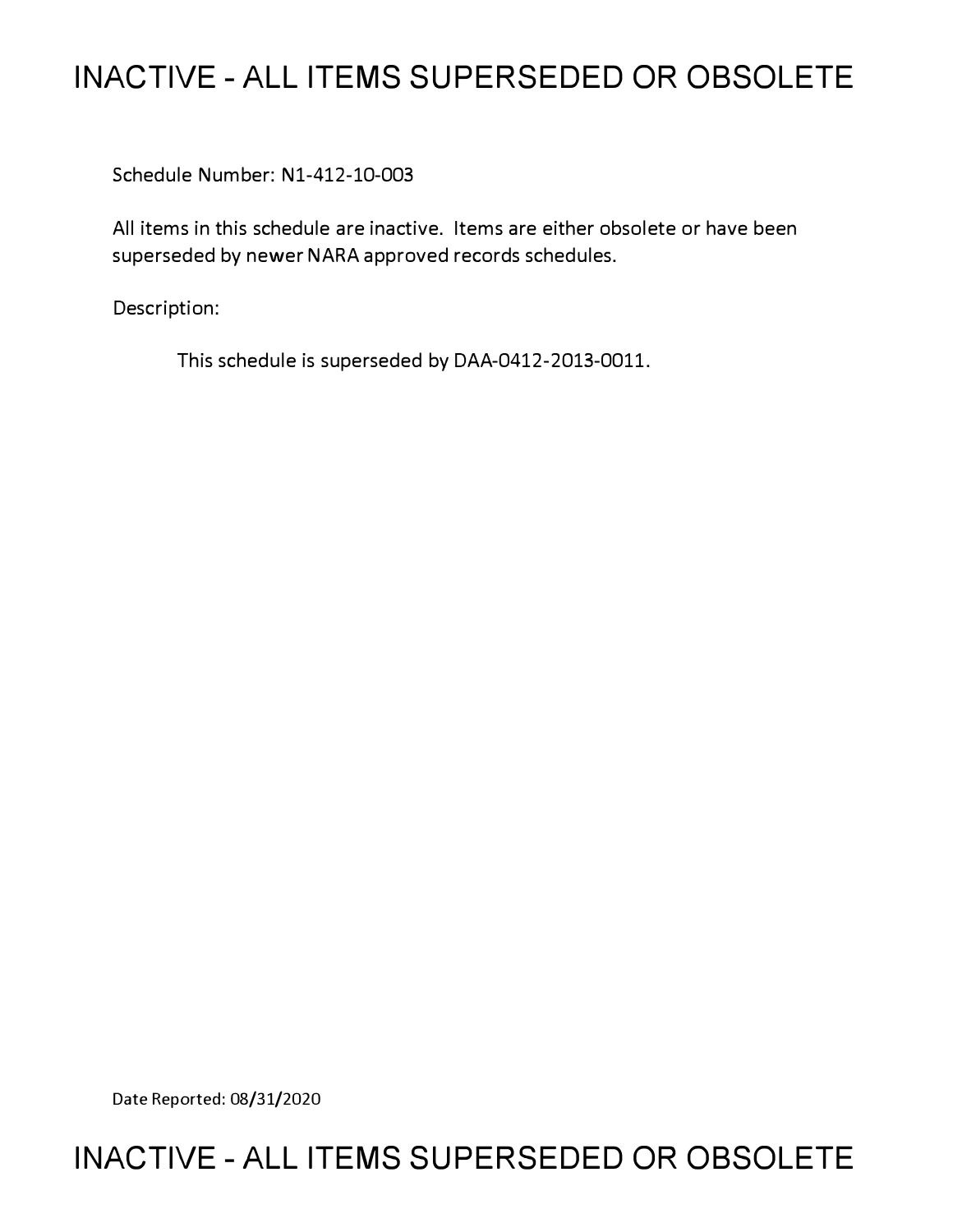| REQUEST FOR RECORDS DISPOSITION AUTHORITY                                      |                                                                                                     |                                                                                                                                                                                                                                                                                                                                                           |                     |              | <b>JOB NUMBER</b>                                                                                                                      |                                |                                    |  |
|--------------------------------------------------------------------------------|-----------------------------------------------------------------------------------------------------|-----------------------------------------------------------------------------------------------------------------------------------------------------------------------------------------------------------------------------------------------------------------------------------------------------------------------------------------------------------|---------------------|--------------|----------------------------------------------------------------------------------------------------------------------------------------|--------------------------------|------------------------------------|--|
| To: NATIONAL ARCHIVES and RECORDS ADMINISTRATION (NIR)<br>WASHINGTON, DC 20408 |                                                                                                     |                                                                                                                                                                                                                                                                                                                                                           |                     |              | $-412 - 10 - 3$<br>DATE RECEIVED                                                                                                       |                                |                                    |  |
|                                                                                |                                                                                                     |                                                                                                                                                                                                                                                                                                                                                           |                     |              |                                                                                                                                        |                                |                                    |  |
| I FROM (Agency or establishment)                                               |                                                                                                     |                                                                                                                                                                                                                                                                                                                                                           |                     |              | NOTIFICATION TO AGENCY                                                                                                                 |                                |                                    |  |
| U.S. Environmental Protection Agency                                           |                                                                                                     |                                                                                                                                                                                                                                                                                                                                                           |                     |              |                                                                                                                                        |                                |                                    |  |
| 2 MAJOR SUBDIVISION                                                            |                                                                                                     |                                                                                                                                                                                                                                                                                                                                                           |                     |              |                                                                                                                                        |                                |                                    |  |
| All Programs                                                                   |                                                                                                     |                                                                                                                                                                                                                                                                                                                                                           |                     |              | In accordance with the provisions of 44 U.S.C.<br>disposition<br>3303a,<br>the<br>request,<br>including                                |                                |                                    |  |
| 3 MINOR SUBDIVISION                                                            |                                                                                                     |                                                                                                                                                                                                                                                                                                                                                           |                     |              | amendments, is approved except for items that may<br>be marked IJdisposition not approved <sup>1</sup> or<br>Twithdrawn Tin column 10. |                                |                                    |  |
| Agency-wide                                                                    |                                                                                                     |                                                                                                                                                                                                                                                                                                                                                           |                     |              |                                                                                                                                        |                                |                                    |  |
|                                                                                |                                                                                                     | 4 NAME OF PERSON WITH WHOM TO CONFER                                                                                                                                                                                                                                                                                                                      | 5 TELEPHONE         | <b>DATE</b>  |                                                                                                                                        | ARCHIVIST OF THE UNITED STATES |                                    |  |
|                                                                                | Connie Thoma                                                                                        |                                                                                                                                                                                                                                                                                                                                                           | 202-564-6874        |              |                                                                                                                                        | 06.28.2010 Pord M. Wat         |                                    |  |
|                                                                                | $\boxtimes$ is not required;                                                                        | proposed for disposal on the attached $\frac{3}{2}$ page(s) are not now needed for the business of this agency or will not be needed after the<br>retention periods specified; and that written concurrence from the General Accounting Office, under the provisions of Title 8 of the<br>GAO manual for Guidance of Federal Agencies,<br>is attached; or | has been requested. |              |                                                                                                                                        |                                |                                    |  |
| DATE<br>SIGNATURE OF AGENCY REPRESENTATIVE<br>75<br>'5 Io                      |                                                                                                     |                                                                                                                                                                                                                                                                                                                                                           |                     | <b>TITLE</b> | Agency Records Officer                                                                                                                 |                                |                                    |  |
| 7 Item<br>No.                                                                  | 8 ØESCRIPTION OF ITEM AND PROPOSED DISPOSITION                                                      |                                                                                                                                                                                                                                                                                                                                                           |                     |              | 9 GRS OR SUPERSEDED JOB<br><b>CITATION</b>                                                                                             |                                | 10 ACTION TAKEN<br>(NARA USE ONLY) |  |
|                                                                                | 147 Information Quality Guidelines (IQC) Requests for Correction<br>(RFC) and Reconsideration (RFR) |                                                                                                                                                                                                                                                                                                                                                           |                     |              | N1-412-05-4                                                                                                                            |                                |                                    |  |
|                                                                                |                                                                                                     |                                                                                                                                                                                                                                                                                                                                                           |                     |              |                                                                                                                                        |                                |                                    |  |
|                                                                                |                                                                                                     |                                                                                                                                                                                                                                                                                                                                                           |                     |              |                                                                                                                                        |                                |                                    |  |
|                                                                                |                                                                                                     |                                                                                                                                                                                                                                                                                                                                                           |                     |              |                                                                                                                                        |                                |                                    |  |
|                                                                                |                                                                                                     |                                                                                                                                                                                                                                                                                                                                                           |                     |              |                                                                                                                                        |                                |                                    |  |
|                                                                                |                                                                                                     |                                                                                                                                                                                                                                                                                                                                                           |                     |              |                                                                                                                                        |                                |                                    |  |
|                                                                                |                                                                                                     |                                                                                                                                                                                                                                                                                                                                                           |                     |              |                                                                                                                                        |                                |                                    |  |
|                                                                                |                                                                                                     |                                                                                                                                                                                                                                                                                                                                                           |                     |              |                                                                                                                                        |                                |                                    |  |
|                                                                                |                                                                                                     |                                                                                                                                                                                                                                                                                                                                                           |                     |              |                                                                                                                                        |                                |                                    |  |
|                                                                                |                                                                                                     |                                                                                                                                                                                                                                                                                                                                                           |                     |              |                                                                                                                                        |                                |                                    |  |
|                                                                                |                                                                                                     |                                                                                                                                                                                                                                                                                                                                                           |                     |              |                                                                                                                                        |                                |                                    |  |
|                                                                                |                                                                                                     |                                                                                                                                                                                                                                                                                                                                                           |                     |              |                                                                                                                                        |                                |                                    |  |

 $\rightarrow$ 

 $\blacktriangleright$ z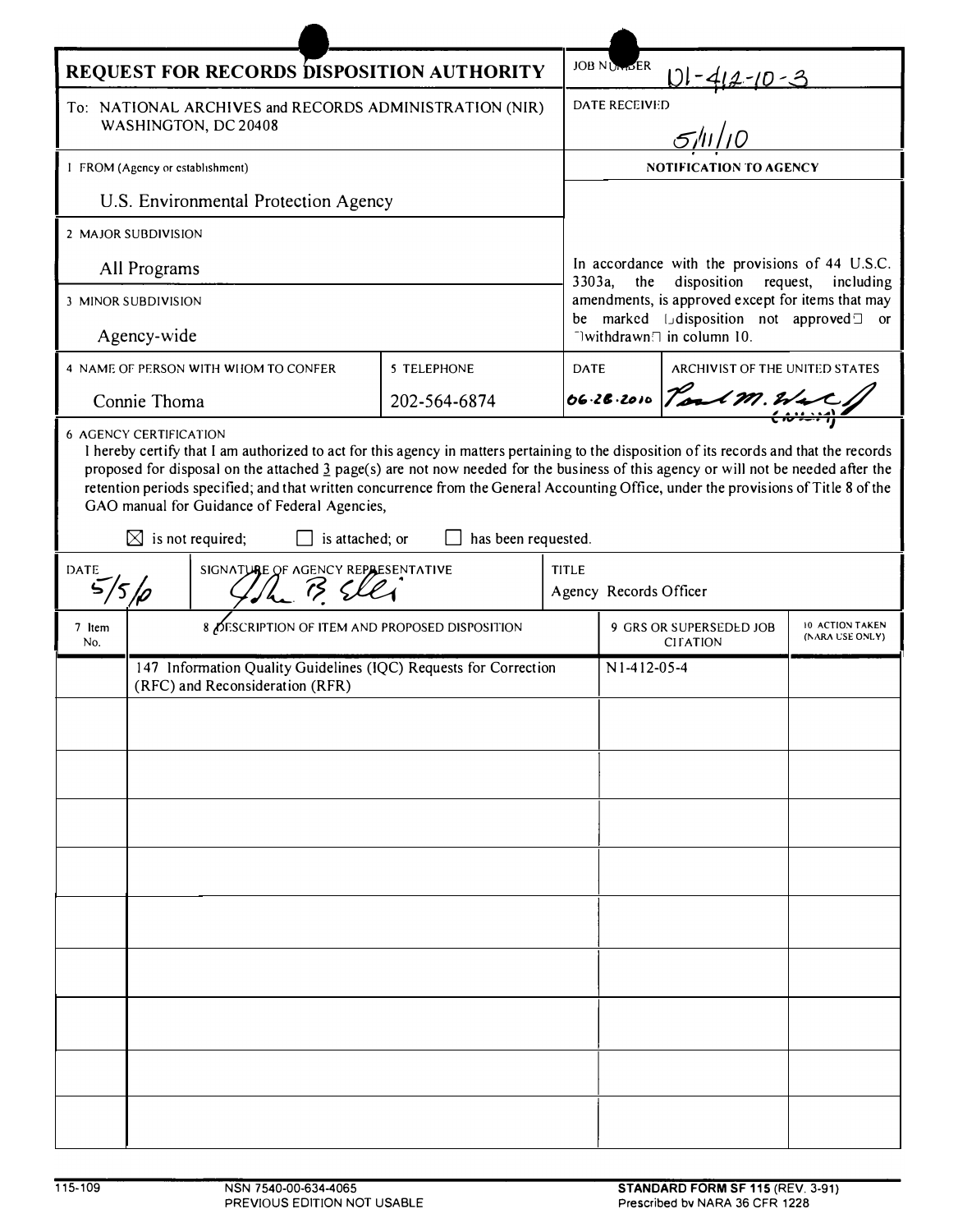**EPA Records Schedule 147 - <b>· ·** formation Quality Guidelines (IQG) Requests for Correcti... Page 1 of 3 **in the state of 3** 

**This schedule is in development. It may not be used to retire or destroy records. If you have any questions, please contact the Records Help Desk.** 

# **EPA Records Schedule 147**

**Status: Development, 05/31/2010** 

**Title: Information Quality Guidelines (IQG) Requests for Correction (RFC) and Reconsideration (RFR) Process** 

**Program: All Programs** 

**Applicability: Agency-wide** 

**Function: 304-104-06 - Quality Management** 

# **NARA Disposal Authority:**

**This schedule authorizes the disposition of the record copy in any media (media neutral), excluding any records already in electronic form. Records designated for permanent retention must be transferred to the National Archives in accordance with NARA standards at the time of transfer.** 

**• Pending** 

# **Description:**

**Includes records created in response to requests from the public about potential errors in information EPA disseminates, as allowable under EP A's information quality guidelines. The complete file contains the original request, copy of the response, and all related documentation that supports the decision to accept or reject the request.** 

**Requests for correction (RFC) include requests rejected due to misinformation, misdirection of the**  request, or the frivolous nature of the request, approved RFCs and denied RFCs.

**Requests for reconsideration (RFR) include requests failing to meet criteria for reconsideration, RFR approved by the Executive Panel, and RFR rejected by the Executive Panel.** 

#### **Disposition Instructions:**

**Item a: Record copy** 

- **Disposable**
- **Close file upon completion of final response and verification of actions taken.**
- **Destroy 10 years after file closure.**

#### **Item b: (Reserved)**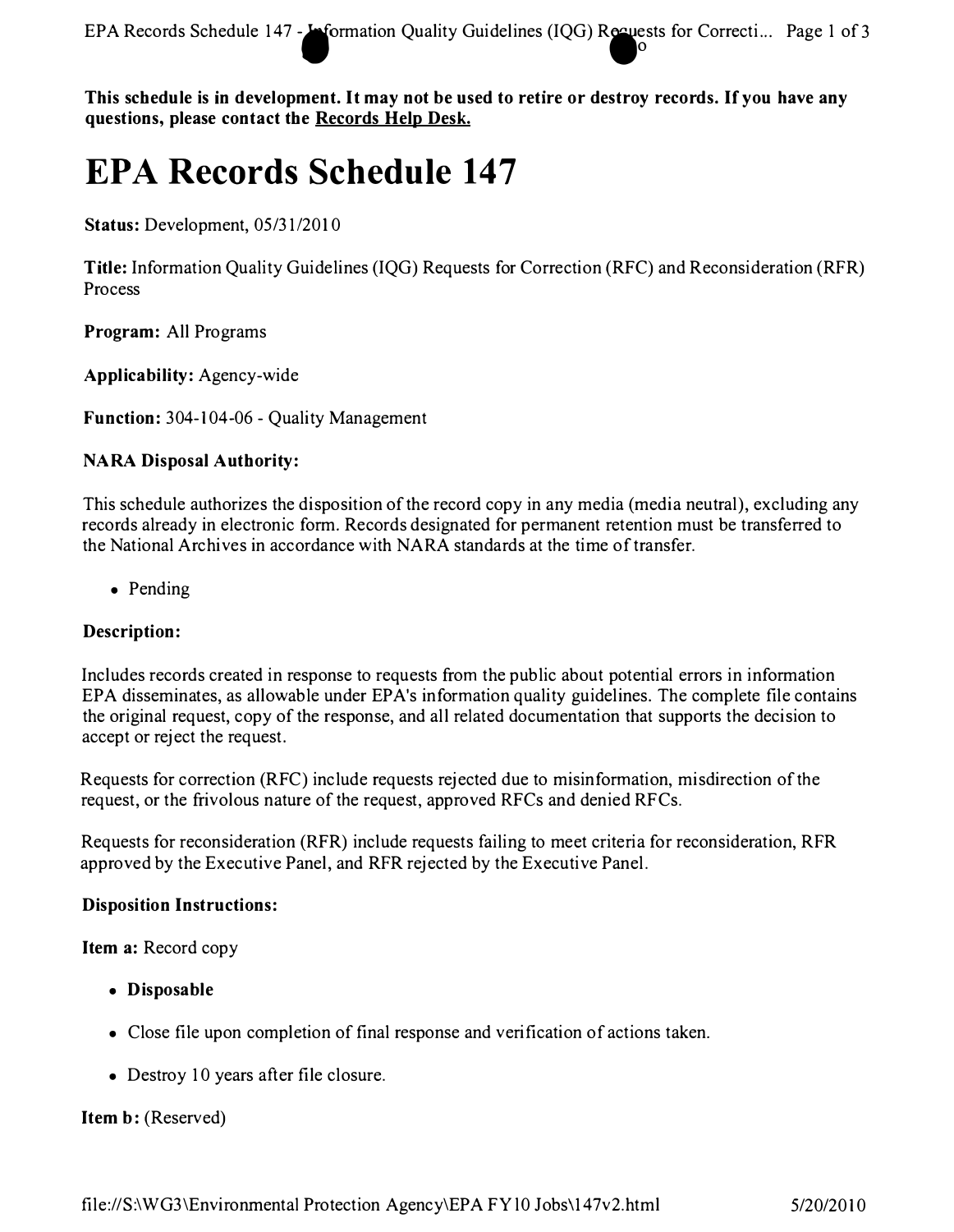**EPA Records Schedule 147 - Sormation Quality Guidelines (IQG) Requests for Correcti... Page 2 of 3 local contract to the set of 3 local contract of 3 local contract in the set of 3 local contract of 0 local contract in** 

**Item c: (Reserved)** 

**Item d: (Reserved)** 

**Item e: (Reserved)** 

**Item f: (Reserved)** 

### **Guidance:**

**The Quality Staff, Office of Environmental Information (OEI) is responsible for the overall administration of the RFC and RFR process.** 

**See EPA 089 for the Integrated Error Correction Process Database used to track errors in environmental data on EPA's Web site.** 

#### **Reasons for Disposition:**

**The following change was made in the 05/31/2010 version:** 

**• Revised retention from 15 to 10 years.** 

**The following changes were made in the 04/30/2009 version:** 

- **Revised description.**
- **Combined all previous disposition items (a-f) into one with a consistent retention.**

**The disposition instructions have been rewritten as media neutral to allow for maintaining the record copy in EP A's electronic recordkeeping system. The retention is unchanged.** 

**Item g for electronic copies created with word processing and electronic mail applications was deleted 08/16/2006 pursuant to NARA Bulletin 2006-04.** 

#### **Custodians:**

**Office of Environmental Information, Quality Staff** 

- **Contact: Connie Thoma**
- **Telephone: 202-564-6874**

#### **Related Schedules:**

**EPA 089** 

# **Previous NARA Disposal Authority:**

**N 1-412-05-4** 

**Entry: 10/17/2002**